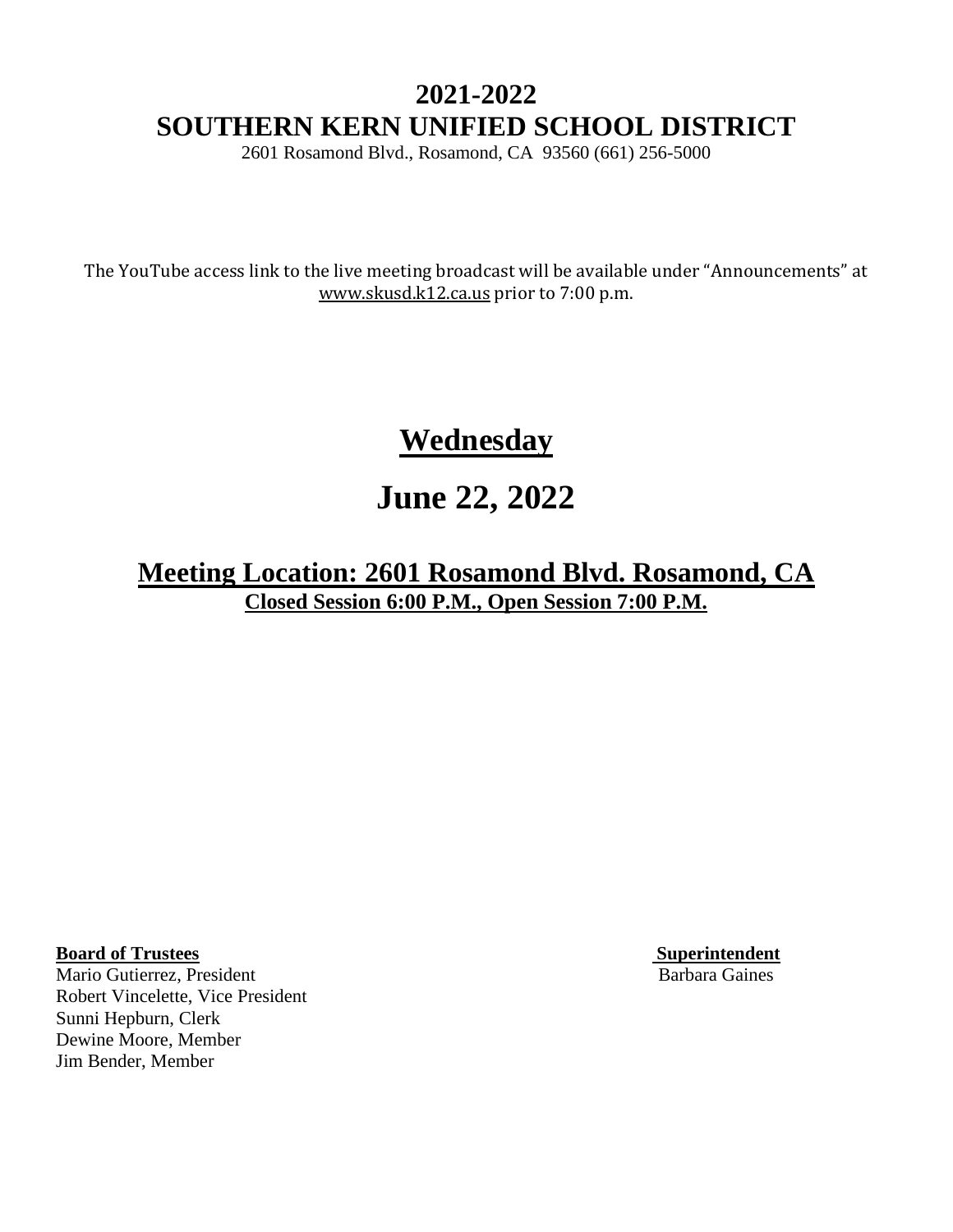## **1. Comments from the public pertaining to closed session items:**

## **II.** Closed Session **ACTION**

MOTION: Bender, Hepburn, Gutierrez, Moore, Vincelette VOTE: YEAS: \_\_\_\_\_ NAYS \_\_\_\_\_ABSENT \_\_\_\_\_ ABSTAIN \_\_\_\_\_**, TIME: \_\_\_\_\_\_\_\_** SECOND: Bender, Hepburn, Gutierrez, Moore, Vincelette

- **A.** Claim for Injury 4/29/2021(RJ)
- **B.** Conference with Labor Negotiator; District Negotiator: Barbara Gaines, Robert Irving Employee Organization: California School Employee Association / Rosamond Teacher Association
- **C**. Discussion of Student Matters: Education Code sections 35146 and 48918(c) **Public Employment**: **Certain Personnel Matters:** Government Code § 54957.1(a)(5) Discipline/Dismissal/Employment/Release/Assignment/Reassignment/Complaint

## **III.** Reconvene into Open Session at:

**TIME**

MOTION: Bender, Hepburn, Gutierrez, Moore, Vincelette VOTE: YEAS: \_\_\_\_\_ NAYS \_\_\_\_\_ABSENT \_\_\_\_\_ ABSTAIN \_\_\_\_\_**, TIME: \_\_\_\_\_\_\_\_** SECOND: Bender, Hepburn, Gutierrez, Moore, Vincelette

# **IV. Action determined in closed session:**

**V. Procedural Issues**-A recording of this meeting is being made and shall be kept for 30 days as public record (as applicable).

**A.** Pledge of Allegiance led by: \_\_\_\_\_\_\_\_\_\_\_\_\_\_\_\_

# **B. Roll Call** - Members Present:

Mario Gutierrez, President \_\_\_\_\_ Sunni Hepburn, Clerk, \_\_\_\_ Dewine Moore, Member \_\_\_\_ Robert Vincelette, Vice President, \_\_\_\_\_ Jim Bender, Member

**C.** Approve Agenda **ACTION** 

MOTION: Bender, Hepburn, Gutierrez, Moore, Vincelette VOTE: YEAS: \_\_\_\_ NAYS \_\_\_\_ ABSENT \_\_\_\_\_ ABSTAIN SECOND: Bender, Hepburn, Gutierrez, Moore, Vincelette

# **VI. Reports and Communications** INFORMATIONAL

**A.** RTA report: CSEA report:

- **B.** CBO Report *Irving*
- **C.**Assistant Superintendent, Instruction and Curriculum: *Lacey*
- **D.**Associate Superintendent, Human Resources: *Hargus*
- **E.** Superintendent Report: *Gaines*
- **F.** Board Member Communications: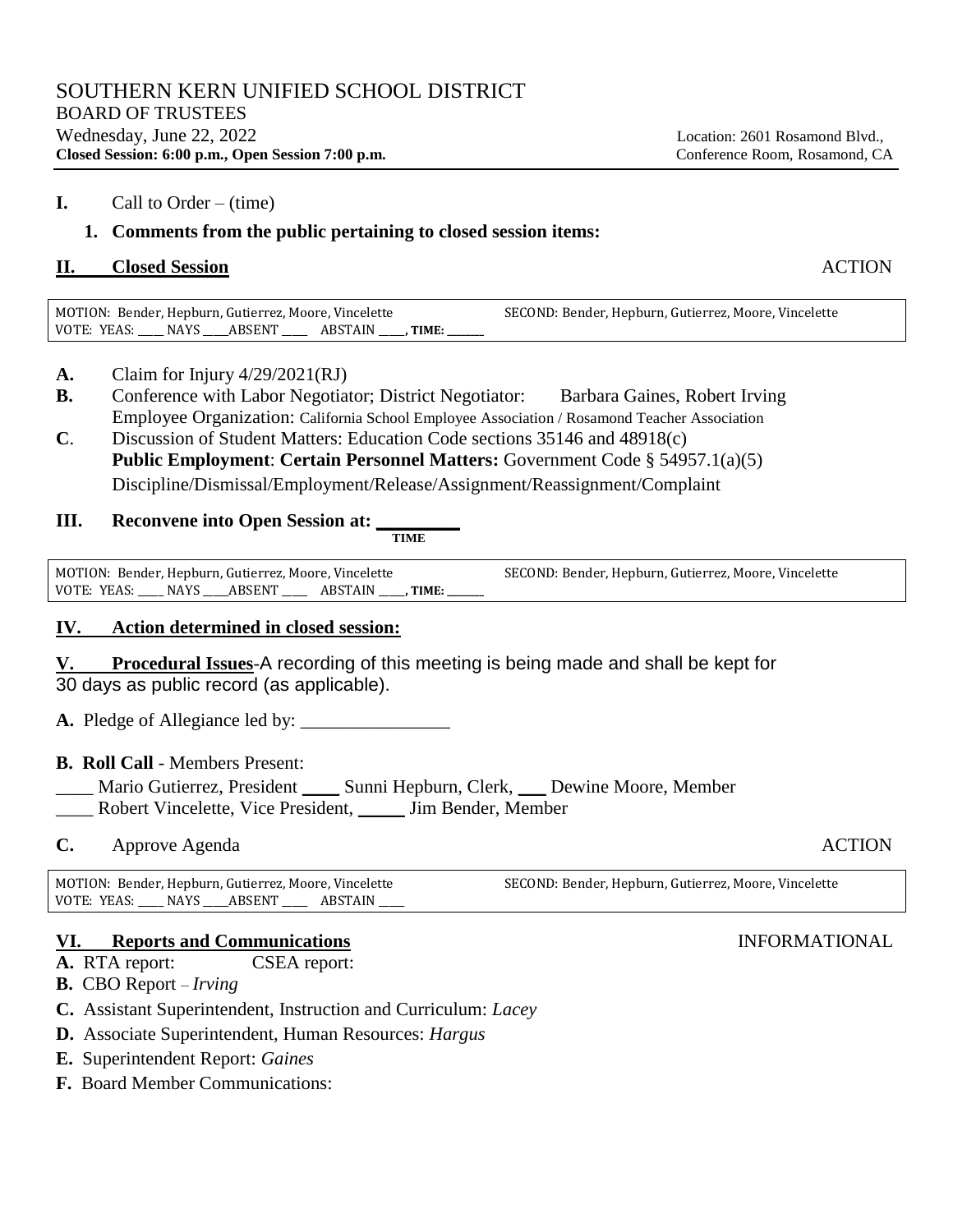**Comments from the Public:** Members of the public may address the Board on any item within the jurisdiction of the Board by submitting presentation requests to the secretary or an email. Members of the public are strongly urged not to mention personnel by name, and are reminded that they do not have immunity from legal action if personnel are named. The Board may limit each speaker to 3 minutes with a total of 20 minutes per topic.

### **VII. Consent Items A-W** ACTION

- **A.** Approve Minutes June 3, 2022, June 8, 2022, and June 9, 2022
- **B.** Ratify Payroll MIDA \$381,253.21 and MIDB \$16,573.81
- **C.** Approve Purchase Orders 220856-220866, Pay Vouchers 220576-220614
- **D.** Approve MOU Teacher Induction Program
- **E.** Approve TCI contract for science curriculum at TMS
- **F.** Approve agreement PD #008414110 Houghton Mifflin Harcourt for Read 180
- **G.** Approve agreement PD #008415490 Houghton Mifflin Harcourt for Read 180 Universal Subscription
- **H.** Approve agreement #JMCCO-06102022-022 McGraw Hill Social Studies curriculum for RHS
- **I.** Approve licensing agreement with Document Tracking Services for DTS application.
- **J.** Approve asset disposition of obsolete textbooks at Rosamond High School
- **K.** Approve 60 Month Copier lease agreement with ECOsource Printers
- **L.** Approve asset disposition of miscellaneous obsolete electronic equipment from DO, RHS, and WES
- **M.** Approve Certificated Salary Schedule for 2022-2023
- **N.** Approve Guidance Counselor Salary Schedule for 2022-2023
- **O.** Approve Classified Salary Schedule for 2022-2023
- **P.** Approve Certificated Administration & Classified Management Salary Schedule for 2022-2023
- **Q.** Approve Confidential & Supervisory Salary Schedule for 2022-2023
- **R.** Accept cash donation of \$100.00 to RHS Senior Sunset Event *Don Panchos*
- **S.** Accept cash donation of \$100.00 to RHS Senior Sunset Event *J's Hideaway Family Diner*
- **T.** Accept cash donation of \$100.00 to RHS Senior Sunset Event *DBA Pretty in Paint*
- **U.** Accept cash donation of \$100.00 to RHS Senior Sunset Event *SRG Enterprise*
- **V.** Accept cash donation of \$100.00 to RHS Senior Sunset Event *Direct Effect Paintless Dent Repair*
- **W.** Accept cash donation of \$100.00 to RHS Senior Sunset Event *Rosamond Foster's Freeze*

MOTION: Bender, Hepburn, Gutierrez, Moore, Vincelette VOTE: YEAS: \_\_\_\_ NAYS \_\_\_\_ABSENT \_\_\_\_\_ ABSTAIN SECOND: Bender, Hepburn, Gutierrez, Moore, Vincelette

### **VIII. Curriculum and Instruction**

**A.** Universal Preschool, Transitional Kindergarten Curriculum Plan (2nd Reading) -*Lacey*

PRESENTATION/REVIEW

### **B.** Adopt the Universal Preschool, Transitional Kindergarten Curriculum Plan -*Lacey* ACTION

| MOTION: Bender, Hepburn, Gutierrez, Moore, Vincelette |  |  | SECOND: Bender, Hepburn, Gutierrez, Moore, Vincelette |
|-------------------------------------------------------|--|--|-------------------------------------------------------|
| VOTE: YEAS: NAYS ABSENT ABSTAIN                       |  |  |                                                       |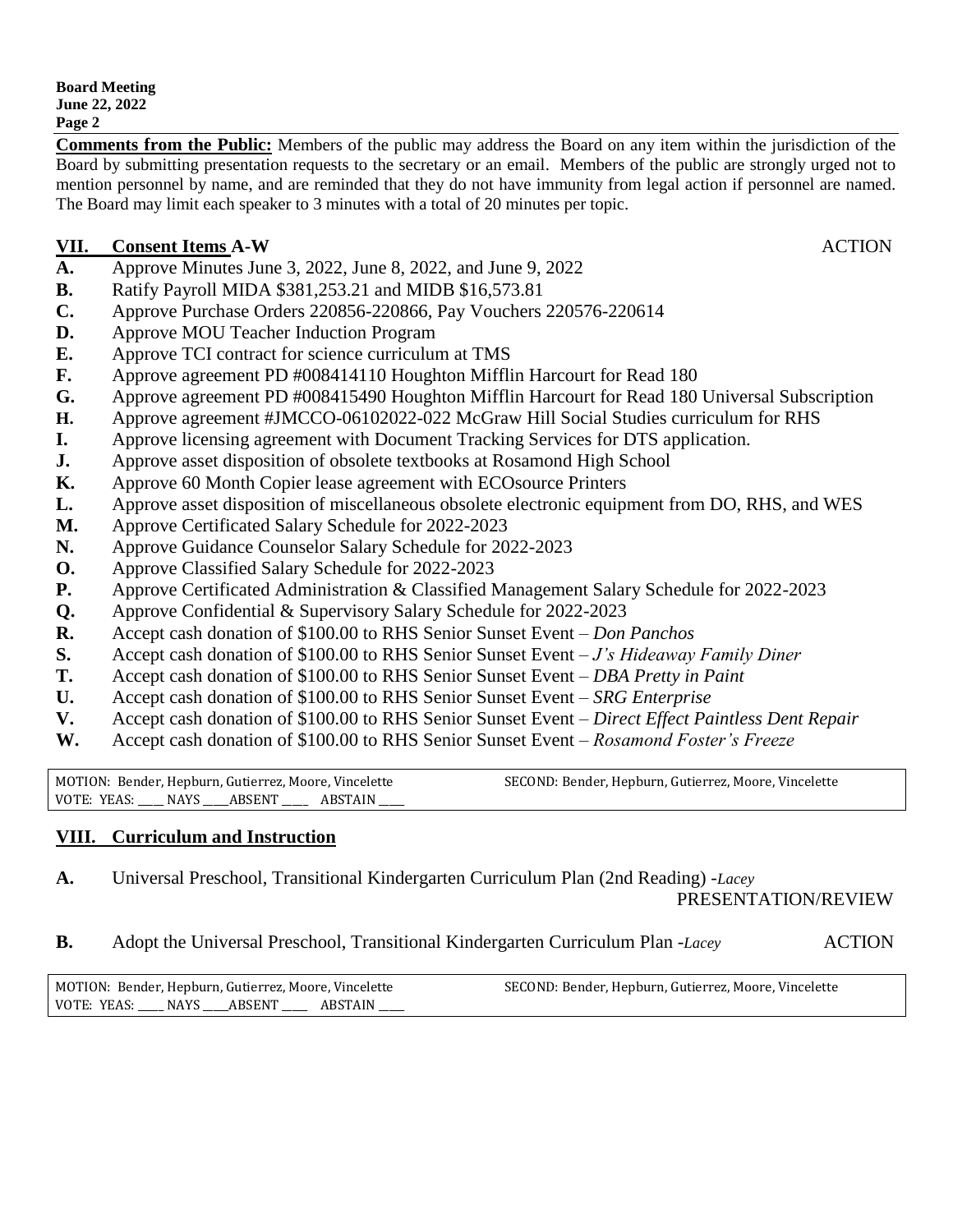### **IX. Business and Operations**

- **A.** "District" Local Control and Accountability Plan (LCAP) -*Wexler* PRESENTATION UPDATE
- **B.** Adopt "District" Local Control and Accountability Plan (LCAP) -*Wexler* ACTION

MOTION: Bender, Hepburn, Gutierrez, Moore, Vincelette VOTE: YEAS: \_\_\_\_ NAYS \_\_\_\_ ABSENT \_\_\_\_\_ ABSTAIN SECOND: Bender, Hepburn, Gutierrez, Moore, Vincelette

**C.** Approve Resolution #21-22-17 Regarding Delegation of Administrative Authority to process Routine Budget Revisions, Adjustments, and Transfer Funds *-Irving* **ACTION** ACTION

MOTION: Bender, Hepburn, Gutierrez, Moore, Vincelette VOTE: YEAS: \_\_\_\_ NAYS \_\_\_\_ABSENT \_\_\_\_\_ ABSTAIN SECOND: Bender, Hepburn, Gutierrez, Moore, Vincelette

**D.** Approve Resolution #21-22-18 of the Board of Education of SKUSD Designating certain General Funds as Committed Fund Balance *-Irving* **ACTION** 

MOTION: Bender, Hepburn, Gutierrez, Moore, Vincelette VOTE: YEAS: \_\_\_\_ NAYS \_\_\_\_ABSENT \_\_\_\_\_ ABSTAIN SECOND: Bender, Hepburn, Gutierrez, Moore, Vincelette

- **E.** Budget for 2022-2023 -*Irving* PRESENTATION
- **F.** Certify "District" Budget for 2022-2023 -*Irving* ACTION

MOTION: Bender, Hepburn, Gutierrez, Moore, Vincelette VOTE: YEAS: \_\_\_\_ NAYS \_\_\_\_ ABSENT \_\_\_\_\_ ABSTAIN

### **X. Personnel Items**

### **A.** Approve the following listed personnel items – *Hargus* ACTION

| MOTION: Bender, Hepburn, Gutierrez, Moore, Vincelette |             |         | SECOND: Bender, Hepburn, Gutierrez, Moore, Vincelette |
|-------------------------------------------------------|-------------|---------|-------------------------------------------------------|
| VOTE: YEAS:                                           | NAYS ABSENT | ABSTAIN |                                                       |

The following personnel items, which may include hiring, resignations, contract adjustments, and retirements for certificated and classified employees are presented for Board approval. All personnel meet the necessary credentialing and/or certification requirements as required by the State or notification timelines, as appropriate.

| <b>CLASSIFIED/CONFIDENTIAL EMPLOYMENT/RESIGNATIONS</b> |             |               |                               |             |               |  |
|--------------------------------------------------------|-------------|---------------|-------------------------------|-------------|---------------|--|
| <b>EMPLOYEE</b>                                        | <b>DATE</b> | <b>SALARY</b> | <b>POSITION</b>               | <b>SITE</b> | <b>STATUS</b> |  |
| Morrissey, Amelia                                      | 06/17/2022  | $---$         | SPED Paraeducator 1:1         | <b>TMS</b>  | Resign        |  |
| Ree, Elizabeth                                         | 07/01/2022  | \$20.87       | Attendance Clerk/Office Clerk | <b>TMS</b>  | Transfer      |  |
| Goss, Ashley                                           | 06/06/2022  | \$21.99       | Secretary, Principal          | <b>WES</b>  | Recall/Layoff |  |
| King-Sanchez, Suzanne                                  | 07/05/2022  | \$22.93       | Secretary, Principal          | <b>RES</b>  | Recall/Layoff |  |
| Villarrial, Gina                                       | 08/01/2022  | \$20.07       | Clerk. Office                 | <b>RES</b>  | Recall/Layoff |  |

SECOND: Bender, Hepburn, Gutierrez, Moore, Vincelette